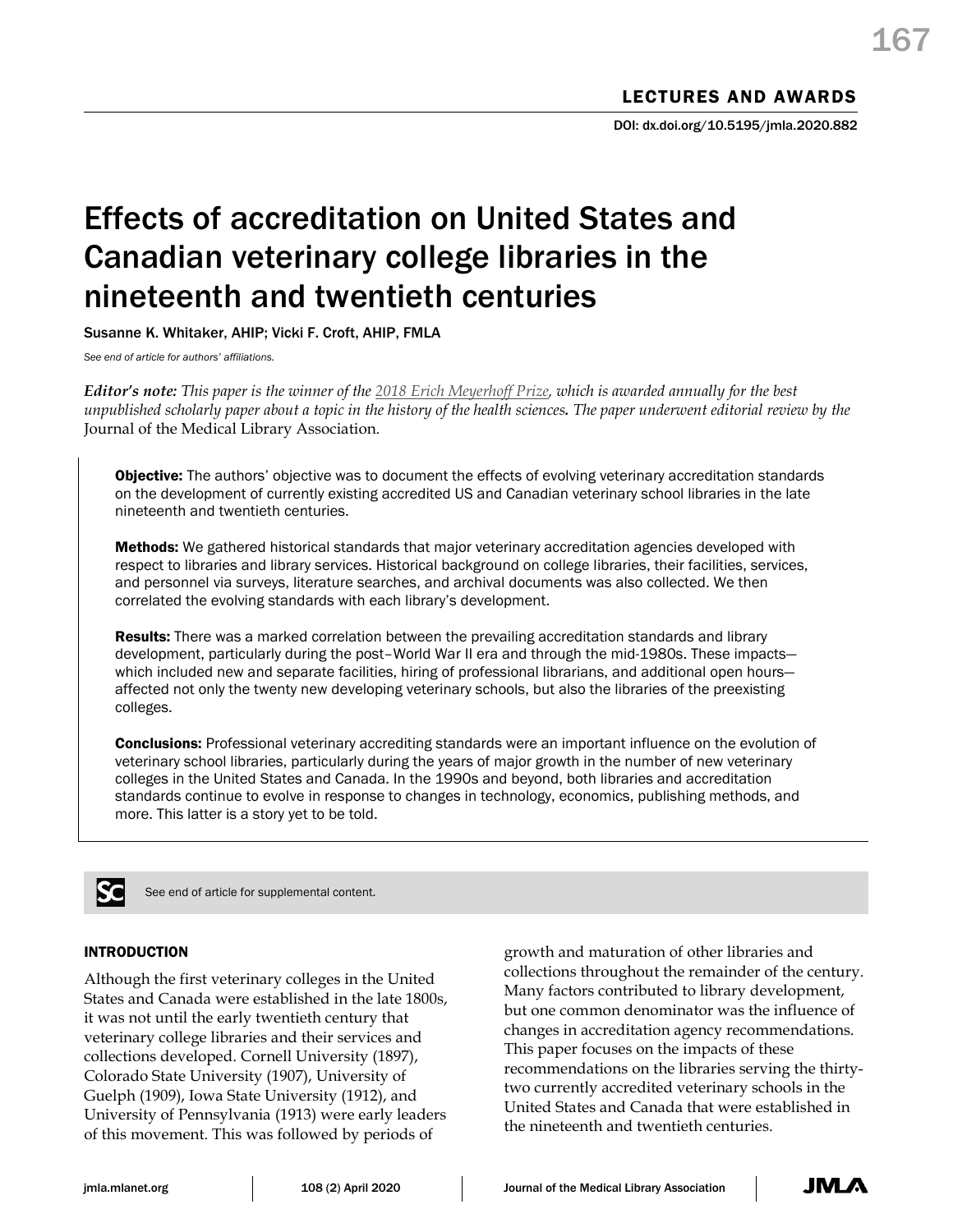## **METHODS**

A search of the literature of accreditation agencies involved in developing standards for veterinary schools was conducted, and sections relating to libraries, librarians, and services were compiled. This history of the recommendations and their content that were established by the US Bureau of Animal Industry (BAI) and continued by the US Veterinary Medical Association (USVMA) [renamed the American Veterinary Medical Association (AVMA) in 1898] was researched (supplemental Appendix A). In addition, a table including the founding dates of the current veterinary colleges, veterinary libraries, and reading rooms as well as the dates of the first professional librarians was compiled (supplemental Appendix B). Two offshore schools in the Caribbean, Ross University and St. George's University, and veterinary schools established after 2000 were excluded. Correlations between library development and standards were identified and analyzed.

## RESULTS

## American Veterinary Medical Association approval and accreditation

In 1863, during the third year of the Civil War, the USVMA was founded not only to elevate the veterinary art in this country, but also to remove "the nation's veterinary profession from the grasp of uneducated men" [1]. Prior to this time, the few veterinary surgeons, as they were then known in the United States, were uneducated or, at best, selfeducated: "Those interested in practicing veterinary medicine trained themselves as best they could from the scant literature available" or apprenticed to a practitioner [2]. The small number of early trained veterinarians, most of whom had been educated in Europe, was insufficient to meet the needs of growing animal epizootic diseases. Also, during the Civil War, the US Army was reluctant to hire unqualified veterinary surgeons to care for the huge number of horses involved in the conflict: "Civil War–era veterinary schools had been primitive, lacking in trained educators, and primarily [were] located in livery stables or similar structures in large cities" [1]. "The profession's early leaders clearly recognized the need [for improvements in veterinary medicine] and were influential in convincing legislators and the public that scientific veterinary institutions were needed" [1].

"Conceived with a commitment to advance and promote veterinary education, the United States Veterinary Medical Association moved to achieve these aims by [almost immediately] forming the Committee on Intelligence and Education (CIE) in 1863" [2], one of the USVMA's first standing committees. The committee remains the association's longest continuously existing body, one that would later become the AVMA's Council on Education. Due to its concern about the quality of veterinary medical education, the AVMA passed a resolution in 1871 calling for the New York College of Veterinary Surgeons to administer an entrance examination to "further the object of a higher grade of education" for veterinarians [2]. The USVMA's first attempt to persuade veterinary colleges to improve the quality of education had no effect as the new organization had no leverage to induce reforms.

As noted in historical publications, "As of 1900, the number of schools of veterinary medicine in the United States totaled 16, a half of which number were privately owned, and the remainder [five] were the operating academic departments of landgrant agricultural colleges" [3, 4]. As the result of the first Morrill Land-Grant Act signed by President Abraham Lincoln in 1862, a number of state universities established colleges focusing on agriculture and the mechanical arts, some of which began offering courses in veterinary science. Later in 1890, Congress passed a second Morrill Act that provided an annual appropriation to support the land-grant colleges. As time went on, many of those early veterinary courses evolved into organized colleges of veterinary medicine awarding the doctor of veterinary medicine (DVM) degree. They formed the foundation for present day veterinary medical education in this country.

On the other hand, from the end of the Civil War until the turn of the century, a few private or proprietary colleges had been founded in urban environments primarily to fulfill the need to care for working horses. However, literally "no standardization of education existed between the schools, and quality remained haphazard and irregular" [2]. Those private, proprietary, non-landgrant, non-university affiliated schools were excluded from this library-related study because all were closed by 1927, as noted in the list of "Former Veterinary Institutions in the United States" [5, 6].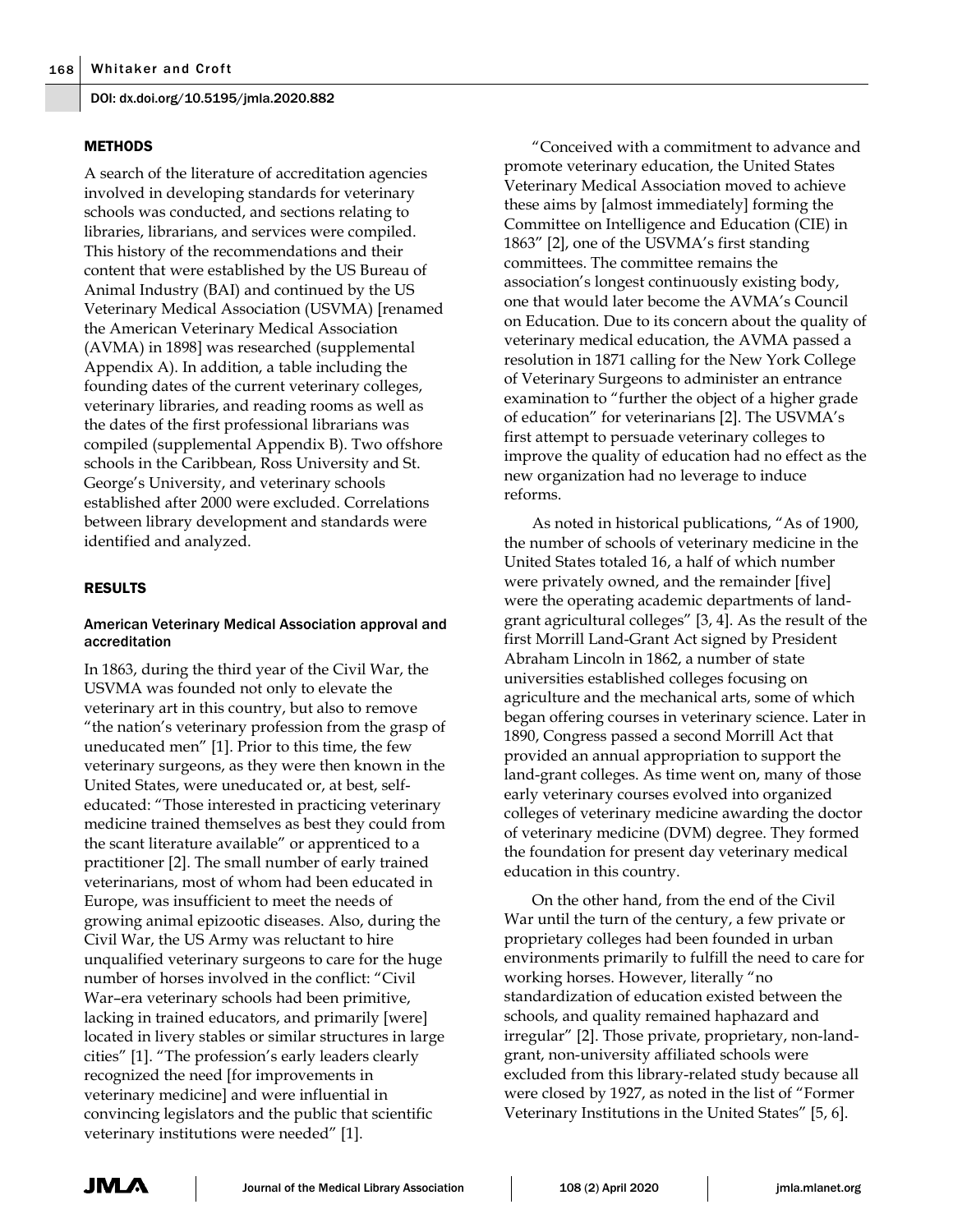Interestingly, those private schools had opened without regard for the USVMA's membership qualification requirement. Effective on January 1, 1893, it stated that candidates should be graduates of veterinary schools that offered a minimum threeyear curriculum taught by at least four faculty. This bold move was a forerunner of accreditation standards to provide leverage aimed toward educational reform. However, no mention was made as to how a school would be "recognized" [1–3].

When the veterinary school at Harvard University closed in 1901, the CIE stepped up its efforts to improve veterinary education beyond simply scrutinizing school catalogs and studying replies to survey form letters. In expanding its leadership role in 1905, the CIE reported at the AVMA's forty-second annual meeting in Cleveland on the results of an extensive thirty-four-question survey letter to gather information about veterinary colleges [3, 7]. Subsequent to that survey, the CIE took steps in 1906 to initiate a national college evaluation program, conducted largely by questionnaire. As reported at the 1906 convention, an approved list had been developed of "veterinary colleges…endorsed by the Association…as qualifying graduates for eligibility to membership in the Association" [3]. All of the colleges of veterinary medicine in the United States and Canada were notified during the next two years that the AVMA would undertake a classification of the colleges considering their curriculum, faculty, and physical equipment [8]. Under the heading "Material Equipment," it was stated that "There must also be a well-equipped library and each of the departments will need to have its own museum collection" [9].

After several years of wrangling exacerbated by strict government reforms, the AVMA instituted a four-year curriculum requirement beginning with the 1916/17 academic year. Four years of high school became a prerequisite in 1920. Still lacking sufficient leverage for enforcement, a CIE recommendation was approved, empowering it to outline what might be regarded as requirements for acceptable veterinary colleges. This included a schedule whereby veterinary colleges might be granted accreditation. In doing so, plans of the Council on Medical Education of the American Medical Association (AMA) were closely studied to develop an evaluation system based on curriculum, faculty, and physical equipment [10]. The AMA established its Council on Medical Education and

Hospitals (CMEH) in 1904, adopted early "ideal standards" for medical schools in 1905, and began a series of inspections in 1906, resulting in the first classification of schools a year later [11]. Of the ten categories of qualifications on which the AMA based its rankings, the last specified "libraries, museum, charts and teaching equipment."

When the CMEH released its findings in 1907, it exposed deficiencies and initiated a "great wave" of improvement in human medical education across the country. Findings from the first survey were never published, but with support from the Carnegie Foundation, results of the second survey were issued in 1910 in what became known as "the Flexner Report." This influential report also presented the state of library facilities at each institution at that time [12].

At the fifty-eighth annual AVMA meeting held in Denver on September 5–9, 1921, the committee's report was presented, resulting in adoption of the first detailed version of "Essentials of an Approved Veterinary School" [10]. These essentials were a forerunner of the current Committee on Education (COE) standards. The AVMA CIE also anticipated conducting periodic site visits of schools, but such inspections were rare [2].

In 1928, an amendment to the AVMA Bylaws terminated the CIE. A new COE was created in its place with additional members. The COE was charged with publishing a list of AVMA-recognized schools, along with on-site inspections. All were visited by at least one committee member in the 1930s [2]. The quality of education continued to improve as schools implemented higher requirements.

In 1946, the entire structure of the AVMA was reorganized. A further expanded COE with increased membership was formed to replace the earlier COE. In cooperation with the Canadian Veterinary Medical Association (CVMA), a CVMA representative was granted full member voting status and participated in site accreditation visits, with greater presence for Canadian institutions [2, 13]. The "Essentials of an Approved Veterinary School*"* were revised, and a three-level school classification system was established granting full approval, probational approval, or disapproval [2].

Today, the AVMA COE "is the body that makes accreditation decisions based upon the *Standards for*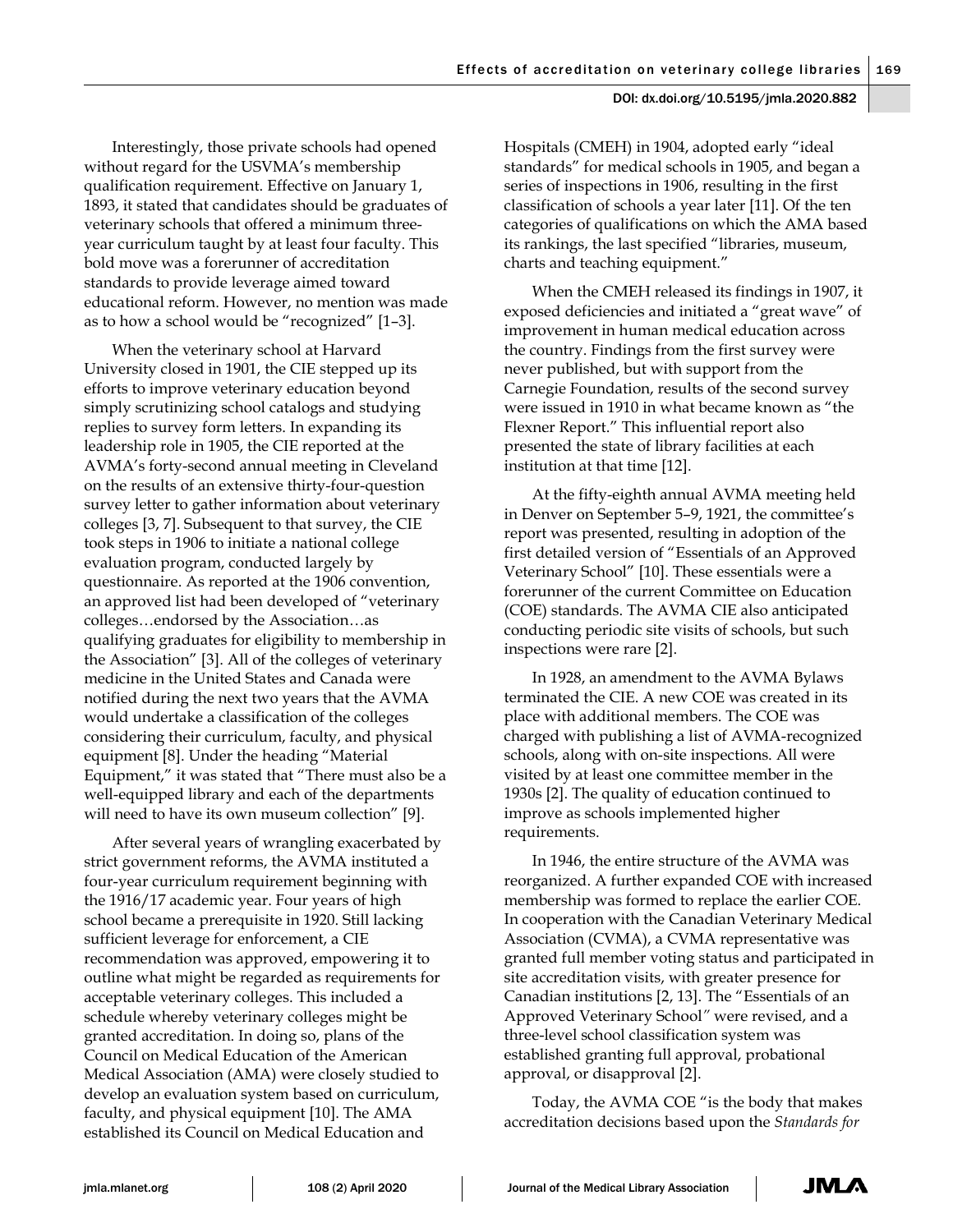*Accreditation*." Moreover, since 1949, the COE has also been recognized by the Council on Higher Education Accreditation and its predecessors as the accrediting body for veterinary medicine [14]. The COE has conducted inspections of schools at least once every seven years as part of the AVMA accreditation program. It should also be noted that in 1973, the AVMA began extending the approval process to apply to international schools outside the United States and Canada [15].

#### US Department of Agriculture Bureau of Animal Industry and US Civil Service Commission accreditation

In the 1880s, Congress passed the Animal Industry Act, which was signed into law by President Chester A. Arthur in May 1884, creating the BAI as a division of the US Department of Agriculture (USDA). Importantly, its chief officer was to be a veterinarian. Primarily intended to prevent diseased animals from being used as food, BAI work involved promoting livestock disease research through the eradication of the most damaging and most communicable livestock diseases, such as Texas tick fever and bovine pleuropneumonia. The bureau enforced animal import regulations and controlled the interstate movement of animals. The BAI was also interested in educational standards, especially after the Meat Inspection Act of 1906 became law. In 1908, a BAI proposal to upgrade veterinary education received approval from the US Civil Service Commission to enable examination and hiring of the hundreds of professionally qualified veterinarians who were needed as meat inspectors.

In spring of 1908, the secretary of agriculture appointed a select committee, and schools in the United States and Canada were visited to further expand on-site inspection efforts. The resulting *BAI Circular 133* [16], dated and approved in June 1908, contained rankings and recommendations on faculties, equipment, teaching, and minimum course instruction. The eighteen schools that were visited were ranked into three classes: A (acceptable), B (unacceptable), or C (new institutions not yet having graduated a class or unacceptable). Only graduates from class A schools could sit for the Civil Service Examination required for BAI employment [2, 17].

That same year, the BAI began supervising veterinary schools. The 1908 report had specified twenty-seven recommendations for how veterinary colleges might operate. "For a school to remain on

the bureau's acceptable list, it had to comply with a series of prescriptive recommendations" that were so strict that any deviation, including changing textbooks, required permission. Nevertheless, many schools began implementing the government's regulations. The AVMA CIE raised concerns due to the stringent nature and rigidity of the curriculum and faculty teaching specifications [2].

While there was some opposition to grading or classifying schools, "the American Veterinary Medical Association in convention in 1908 generally endorsed the US Secretary of Agriculture's approved report for the long-term beneficial efforts that it might exert on the nation's veterinary medical educational system" [3]. When rewritten a year later, the nineteen regulations that were presented in *BAI Circular 150* [17], dated September 1909, served as criteria that the BAI used to evaluate educational institutions for many years. When also adopted by the AVMA upon resumption of the school evaluation program in 1912, the regulations became a reference standard in the association's bylaws a year later [3].

In 1918, the BAI was directed to supervise the educational programs of the veterinary colleges. Their influence was such that "In 1921, the BAI employed more than 1,500 full-time veterinarians, about 10 percent of the profession" as federal inspectors and agents, and "One of the requirements for employment was graduation from a bureauacceptable veterinary school" [2].

The BAI supervisory program continued until it was relinquished to the AVMA. In 1956, the National Commission on Accreditation recognized the AVMA as the official accrediting association for veterinarians, but it was not until 1961 that the Civil Services Commission concurred, followed by the US Army for staffing its Veterinary Corps in 1966 [18].

## Library requirements

Although these early "standards" dealt extensively with the curriculum, buildings, admission credentials, and faculty qualifications, little mention was made of libraries. Nevertheless, in 1906, AVMA CIE requirements for a national evaluation program of "standards" contained a section under "Material Equipment." It stated that "There must also be a well-equipped library and each of the departments will need to have its own museum collection" [9].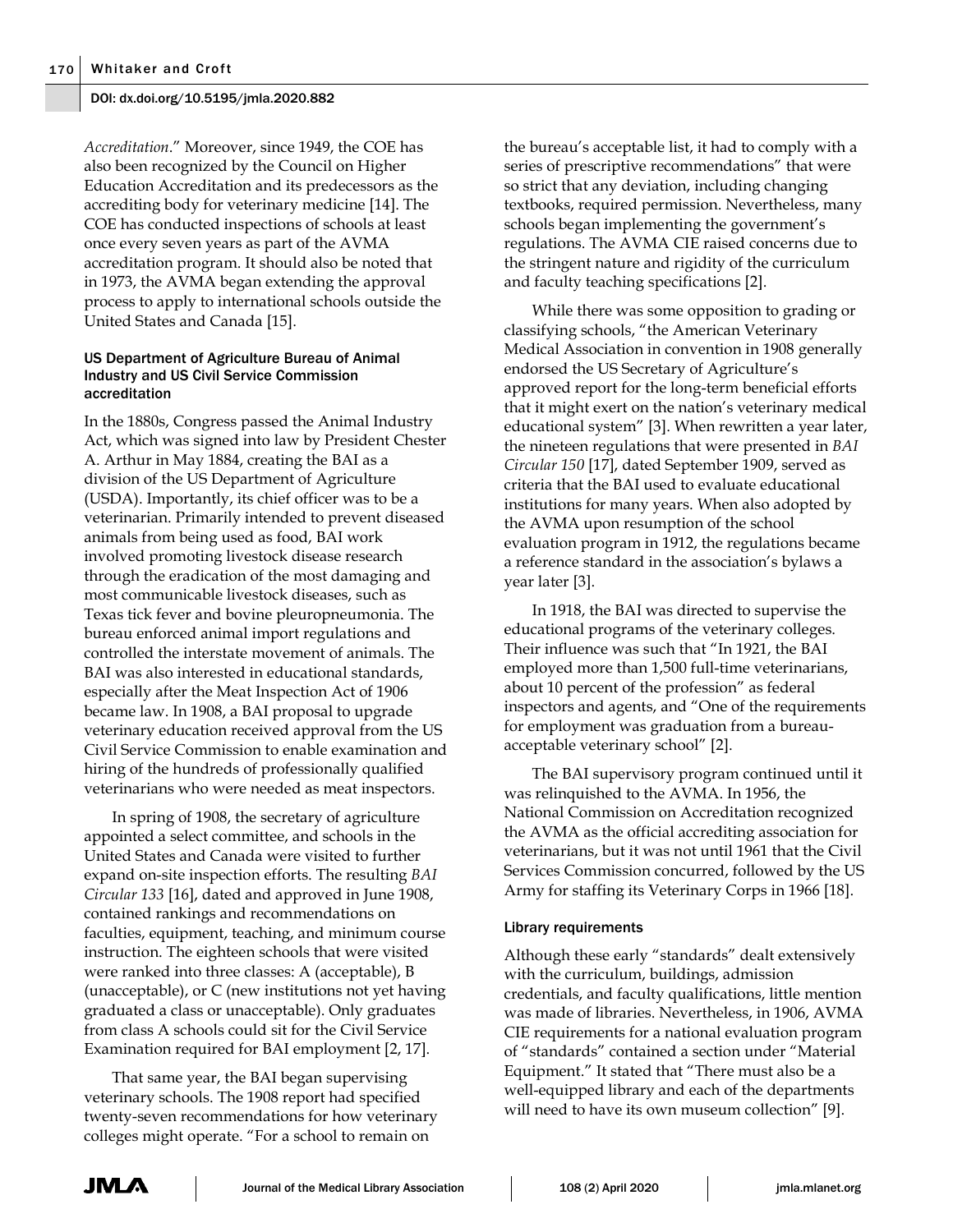Regrettably, neither *BAI Circular 133* [16], "Report and Recommendations Regarding Veterinary Colleges in the United States*"* (1908), nor *BAI Circular 150* [l7], "Regulations Governing Entrance to the Veterinary Inspector Examination*"* (1909), addressed textbooks, libraries, or collections. The lack of recognition for information resources in these BAI circulars was ironic because by the early twentieth century, some land-grant universities were already beginning to develop central and/or departmental libraries on their campuses and building collections, catalogues, and services that supported student instruction in various subject areas. Schools offering veterinary courses would have been acquiring holdings of contemporary and standard veterinary books and periodicals [19].

In the text of the 1921 AVMA "Essentials for an Approved Veterinary College," libraries were included under "General Teaching Facilities and Instruction":

e) The college should have a working library, to include the more modern veterinary text and reference books together with related scientific text-books and journal files. The library should receive regularly the leading veterinary and related scientific periodicals, the current numbers of which should be in racks or on tables easily accessible to the students. At the end of each year these periodicals should be bound and added to the files of bound periodicals. The library room should be properly lighted and heated, and open during all or the greater part of the day. [10]

By 1941, twelve AVMA-accredited schools had been evaluated using the first set of 1921 standards. Libraries were included under "Physical Plant" in that version of the "Essentials of an Acceptable Veterinary School":

4. The school should enjoy the use of modern buildings sufficient in size to provide lecture rooms, class laboratories, small laboratories for members of the teaching staff and advanced students, administrative offices, and a medical library…A trained librarian should be employed to supervise the operation and development of the library and to keep it open and available for student use for not less than six hours per day for not less than five days per week. The library should receive the leading veterinary journals, at least a few of the medical journals and the more important journals dealing especially with anatomy, physiology, bacteriology, parasitology and pathology. The current numbers of these publications should be on racks or tables readily accessible to students

and the completed volumes should be bound and [kept] equally available to students. [20]

There was little change until 1956, when the library merited its own standards section and some of the specifics were eliminated, making the overall requirements more general:

## II. Essential Requirements

5) Library. Adequate library facilitates are essential to a sound program of veterinary medical education and research. The library should be established as a part of the veterinary medical school; it should be well housed, conveniently located, and available for the use of students and faculty at all reasonable hours. It should be administered by a professionally trained or experienced librarian and should be adequately sustained both for operation and for the purchase of current periodicals and other accessories of veterinary medical importance. [21]

At intervals over approximately the next fifty years, standards for libraries continued to be revised to incorporate additional components, such as library and information resources and facilities, and generally became more well defined. For instance, in 1980, the section name was changed to "Library and Learning Resources." A statement was also added about libraries being appropriately staffed. The purchase of learning resources was also specified [22]. In 1985, wording related to providing public services and supporting continuing education was added to essential library service functions [23].

Then, in 1993, a phrase was inserted in the library standards concerning the "adequate collection of appropriate instructional and research materials for each subject, including books, periodicals, specimens, and non-print media, supplemented with electronic reference materials and retrieval systems" [24]. In 2001, it was deemed necessary to add "timely access" in providing library resources and services [25].

More recent changes have emphasized electronic access to and retrieval of information, while de-emphasizing the physical aspects and changing a qualified librarian to a "human resource." The standards for libraries in use as of 2017 read:

#### Standard 5, Information Resources

Timely access to information resources and information professionals must be available to students and faculty at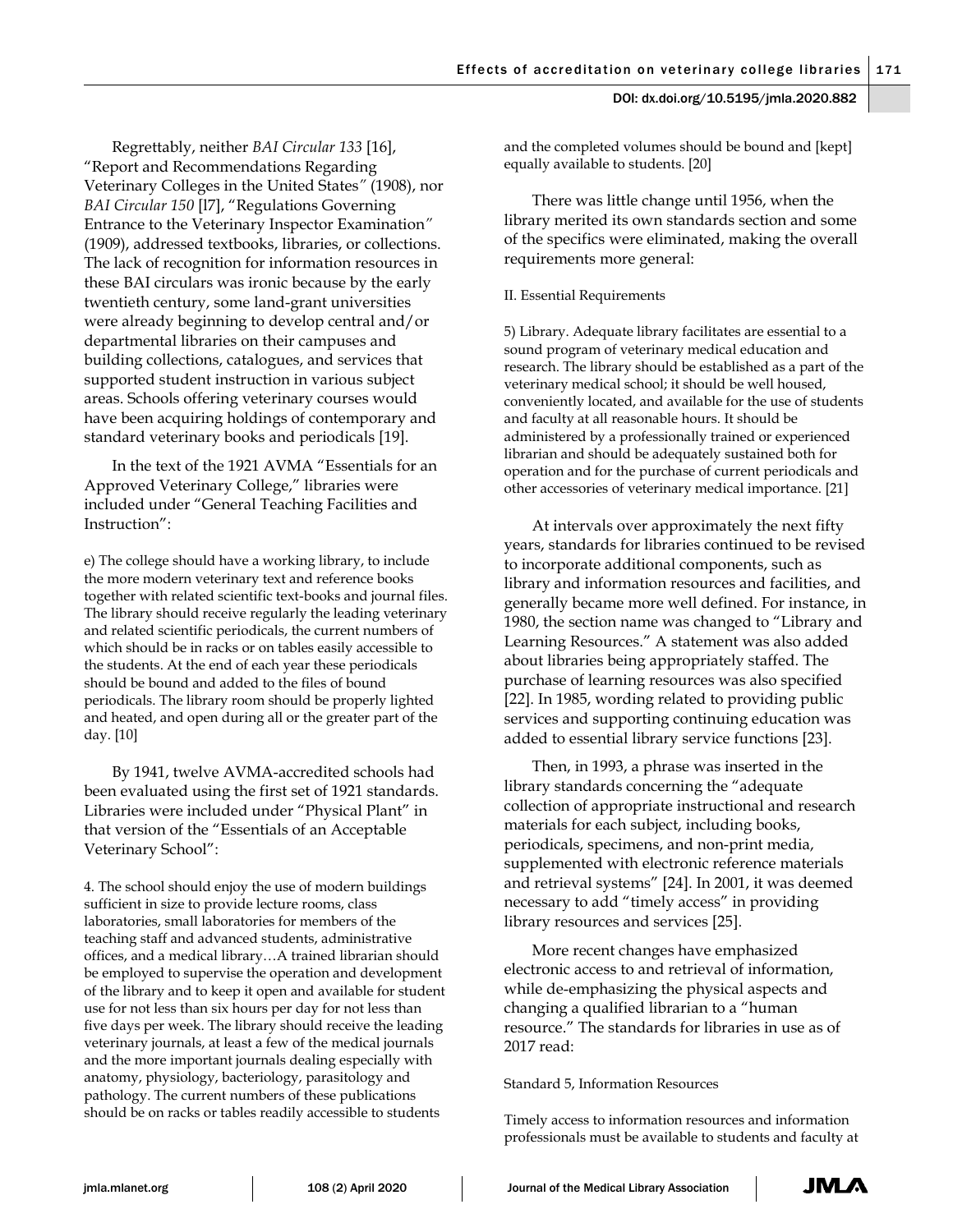core training sites. The college shall have access to the human, digital, and physical resources for retrieval of relevant veterinary and supporting literature and development of instructional materials, and provide appropriate training for students and faculty. The program must be able to demonstrate, using its outcomes assessment data, that students are competent in retrieving, evaluating, and efficiently applying information through the use of electronic and other appropriate information technologies. [26]

## Effect on libraries

The founding of US and Canadian veterinary schools can be grouped into four historical periods, as adapted from Smith et al. [27, 28]: the legacy colleges (1862–1920) [group I], twelve schools; post– World War II colleges (1944–1963) [group II], nine schools; the 1970s colleges (1968–1983) [group III], ten schools; and twenty-first century colleges (1998– 2014) [group IV], five schools (supplemental Appendix B).

While Cornell University, University of Guelph, University of Pennsylvania, Iowa State University, Colorado State University, and Ohio State University were early leaders in creating reading rooms and libraries or hiring librarians [29], the other group I schools that had been established between 1862 and 1920—notably Auburn University, Washington State University, Texas A&M University, and Kansas State University have documented compliance regarding one or more of the above prior to the mid-1950s, when the new 1956 standards were adopted.

The new standards had a major influence on the nine group II schools that began operation between 1944 and 1963. All eventually established standalone veterinary libraries or reading rooms. The seven pre-1956 schools were all in the process of moving in that direction, and some had already hired professional librarians. About half of group II schools were hiring library staff about the same time the schools were established. This was a new trend.

For the ten group III schools (1968–1983), professional librarians (except one paraprofessional) were hired at or close to the founding of the respective veterinary school. In at least two cases (Virginia Tech and Louisiana State University), preplanning for library services and staff began well before the veterinary college was established. Interestingly, even if the standards regarding location of veterinary collections or libraries had not

changed, only seven had separate veterinary libraries or reading rooms. The others were part of a campus-wide, agricultural, or medical school library.

None of the five group IV (1998–2014) libraries established separate veterinary libraries. All provided the services of professional librarians housed in the main campus library, and none were full-time veterinary librarians.

## **DISCUSSION**

According to a 1930 US Office of Education survey of land-grant colleges and universities [19], "The libraries of land-grant institutions are to a large extent a development of the twentieth century." Many of the eastern schools had "assembled by 1890 collections of books fairly adequate for the period," while others "had not had the same opportunity to obtain similar foundations for their libraries." Some were noted to have initiated substantial development by 1920, while others had not increased book and periodical expenditures for many years. Moreover, rather than a librarian or designated staff person, responsibility for small libraries was typically "entrusted to some professor who gave the library such attention as he could spare from his regular duties," which affected its character and use. Nevertheless, "before 1900 the needs for a full-time professional librarian and increased purchases of books were being strongly urged in many institutions. These rumblings presaged the development that took place in the first quarter of the twentieth century" [19].

Concurrent with a growing recognition of the importance of libraries to instruction for land-grant institutions in general, this trend was also beginning to be implemented to support veterinary education. Most of the early veterinary colleges were located on campuses of land-grant universities (supplemental Appendix B).

Although the "Essentials" that were first adopted in 1921 specified a "working library," it was not until 1941 that the first official requirements for libraries became a part of the AVMA standards [20]. Even though libraries were lumped together with classrooms and laboratories, most schools did have either a reading room or, in some cases, a separate library.

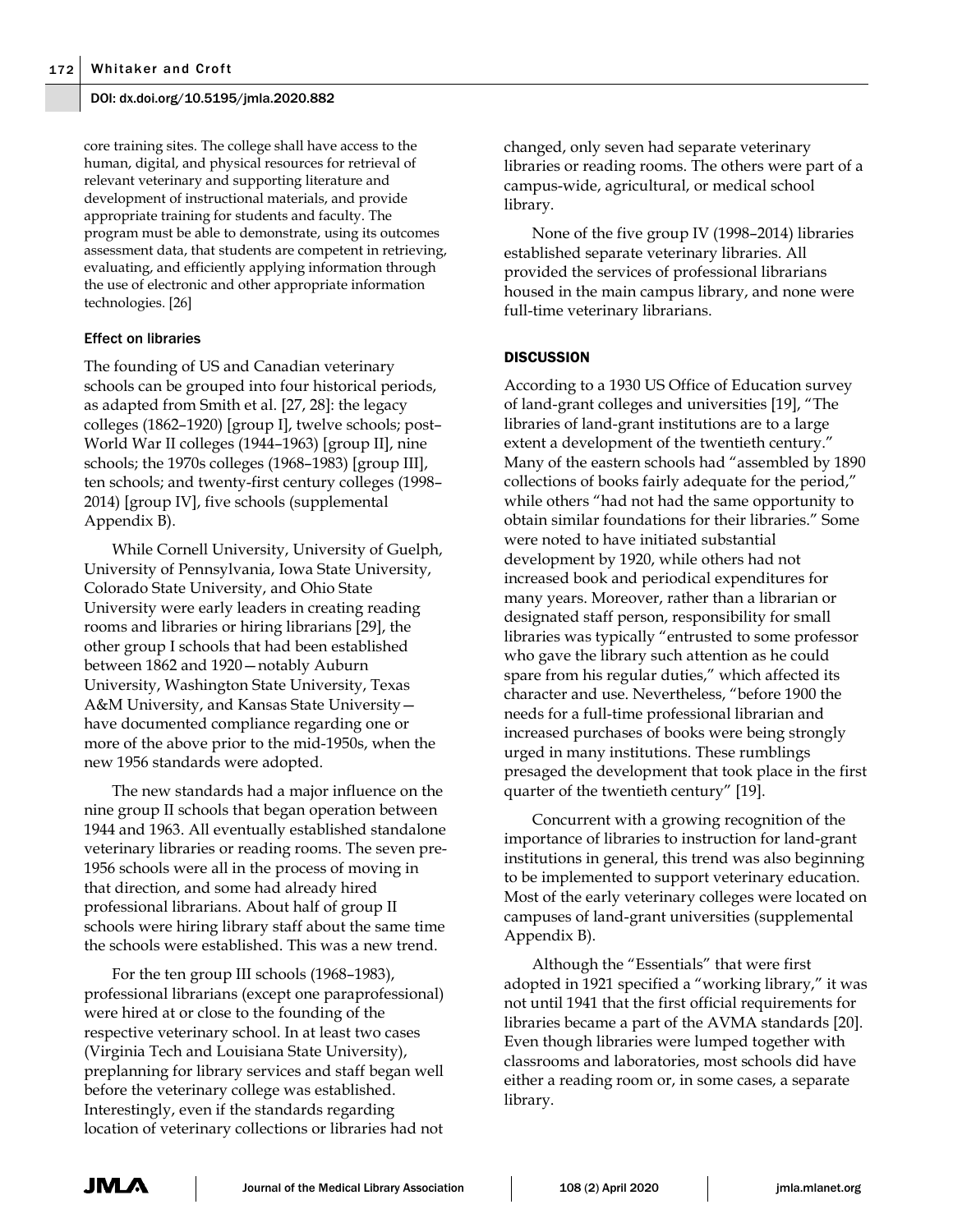In 1956, libraries were finally given full recognition with their own separate standards section that featured the word "essential." Part of the text called for a "trained professionally or experienced librarian; adequately sustained for operations and purchase of current periodicals" [21]. It also stated that libraries should be conveniently located as part of the veterinary school. That section noted the importance of libraries and librarians to the veterinary college accreditation process.

It was at this point that colleges started getting serious about library standards. In fact, less than twenty years later, Kerker would note the progress by remarking that, in 1959, there were only five professional librarians in the United States and Canada, while by 1977, there were twenty-five, a fourfold increase [30]. Several librarians from this era remarked in oral histories that they were hired to meet the 1956 standards for a professional librarian [31–33]. The same can be surmised for other colleges. By 1979, all group I and II colleges had separate libraries or reading rooms (University of Florida had a main medical library that supported a small reading room).

Accreditation teams, as well as veterinary school administrators, were well aware of the AVMA library requirements. This awareness is documented by accounts from two legacy colleges and one post– World War II college in quotes taken from archival records of Washington State College, one of the legacy schools. A 1948 internal accreditation team report read: "The Committee was disappointed to find that their recommendations made in the 1946 inspection as related to the library have been disregarded or overlooked" [34]. A "librarian is needed," and "a library [should] be built up as rapidly as possible." The veterinary administration was so concerned that, in 1959, the college conducted a survey of library facilities in other colleges of veterinary medicine [35]. However, it was not until the 1965 accreditation site visit report that they were "commended for establishing their new veterinary library."

Five years later, Kansas State University, another established group I veterinary school, did a similar survey of library facilities and practices [36]. That institution subsequently constructed a new, enlarged veterinary library, which opened in 1970 with its first professional veterinary librarian (supplemental Appendix B). Thirdly, in 1949,

accreditors for the Tuskegee University School of Veterinary Medicine, a post–World War II college, recommended that a reading room should be established in one of the veterinary buildings. As a result, in the early 1950s, a library committee was appointed and a small unstaffed reading room was established in the Clinical Anatomy Building, but it was not until 1967 that a professional librarian was hired. Subsequently, a new and expanded library facility became part of the school's Learning Resource Center in 1979 [37].

Between 1960 and 1985, eleven new veterinary colleges were established. In light of the expanded 1956 standards, seven of the ten new group III schools began moving toward adding new library facilities and all hired professional librarians. Furthermore, several of the group I or II schools opened libraries or reading rooms, and several more employed full time and/or professional veterinary librarians. This was a very active time for growth and development of US and Canadian veterinary libraries, staffing, and services.

The next change in standards came in 1980 when audiovisual materials, referred to as "autotutorials" at that time, were added to library accreditation standards, recognizing diversity of learning technologies beyond printed books and journals. The 1980 revision was renamed "Library and Learning Resources." The library section was largely unchanged, but an information resources paragraph was added.

In 1993, the AVMA library standards section added electronic materials and access along with information retrieval. This was the beginning of a move away from simply counting physical collection volumes or holdings and noting the extent of physical facilities, such as library seating capacities. Parent university libraries were beginning to recognize the need to provide expanded liaison or outreach services, so it was not unusual that, in following years, no new veterinary library facilities were established. The offices of those veterinary liaison librarians were often located off-site in main or other campus libraries, while still being readily available for providing information support for veterinary college faculty and students and in continuing to build animal health collections.

Given changes in campus administrative structures and technology, twenty-first-century colleges have been covered under less restrictive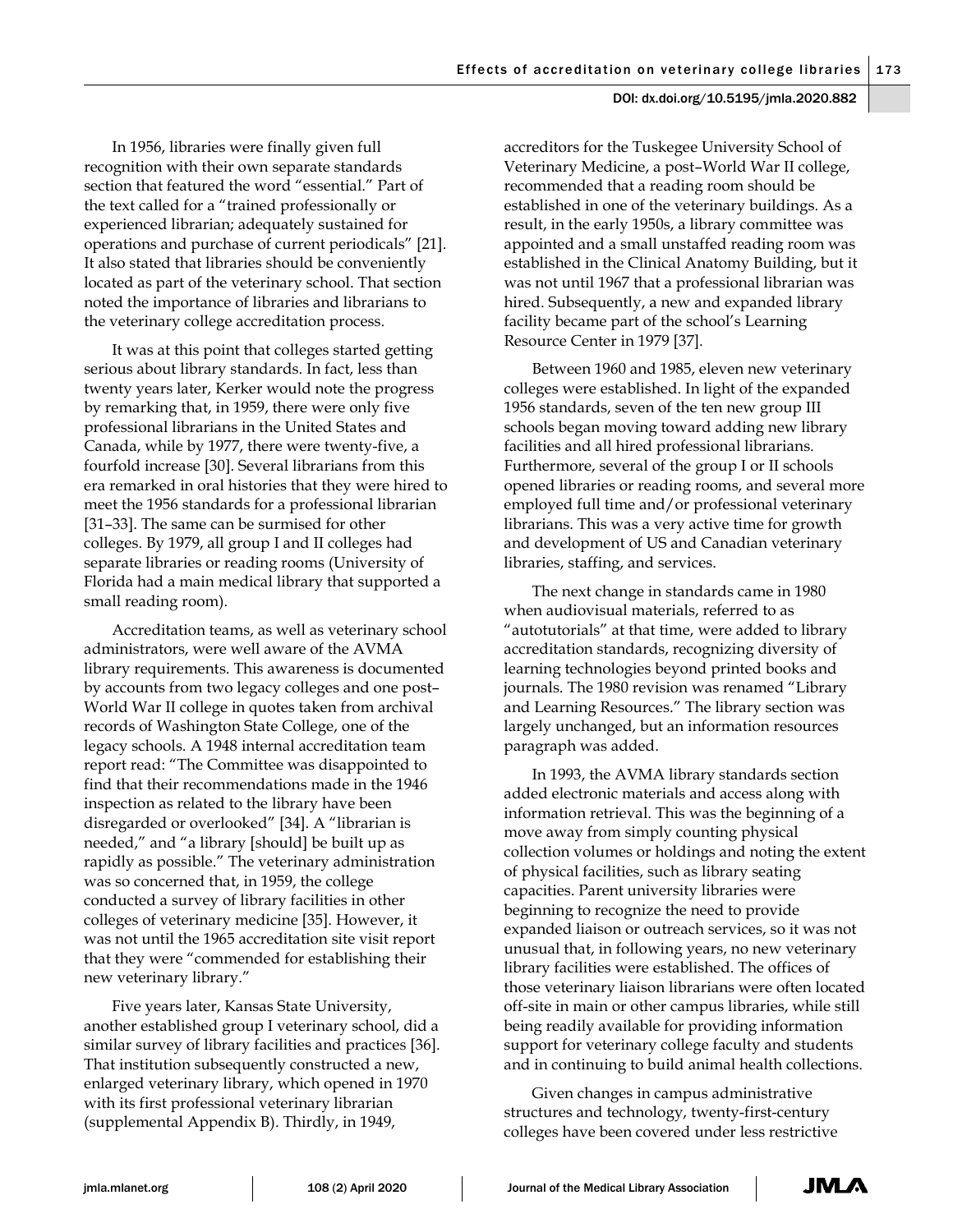requirements regarding location, facilities, and personnel for library support, while instead mandating additional remote and electronic access to resources.

#### **CONCLUSION**

The development of US and Canadian veterinary school libraries as physical entities in the nineteenth and twentieth centuries was dynamic and influenced by a number of factors. Accreditation standards, originally established by the US BAI and later assumed by the AVMA, were a factor that had a significant impact on the development of library facilities, the hiring of professional librarians, and the services offered for the twentieth century. A correlation between the date that the veterinary school was established and the standards in place at that time was found, particularly in the post–World War II colleges. Moreover, the new standards also had an influence on the older more established schools.

After these libraries reached a pinnacle of recognition in the 1970s and 1980s, factors apparent in the last twenty years are rapidly precipitating numerous changes in many of them. These include actually closing branch and unit campus libraries; downsizing collections and space with reliance on off-site storage facilities; moving from print to electronic scholarly resources; changing educational technologies to favor computer-based modalities in teaching veterinary medicine; introducing new services and technologies—such as 3D printing, coffee services, laptop checkouts, and food—in the library policies; expanding outreach services, including faculty research and scholarly collaborations; and incorporating social events, such as wine and cheese receptions and exhibits. All of these changes affect the way users perceive the library as a physical and intellectual resource in general. Due to economics, downsizing, changes in publishing, and consolidation, it is not surprising that separate veterinary libraries are no longer in vogue.

Changes in AVMA COE accreditation standards are responding to and driving many of these changes along with economics and technology. A subsequent history of veterinary libraries and collections in the twenty-first century will be much different from the past and is a story yet to be written.

#### ACKNOWLEDGMENT

The authors acknowledge the past and present veterinary librarians who generously shared names, dates, references, historical articles, and so on related to their colleges that enabled us to create and populate the table in supplemental Appendix B and add content to this paper.

#### REFERENCES

- 1. Cima G. Growth of the profession. In: Matushek K. The AVMA: 150 years of education, science, and service. Schaumburg, IL: American Veterinary Medical Association; 2012. p. 1–10.
- 2. Banastiak D. Rooted in knowledge. In: Matushek K. The AVMA: 150 years of education, science, and service. Schaumburg, IL: American Veterinary Medical Association; 2012. p. 161–78.
- 3. Miller EB. Private veterinary colleges in the United States, 1852–1927. J Am Vet Med Assoc. 1981 Mar 15;178(6):583–93.
- 4. Klein AJ, ed. Part V: Professional veterinary medicine. Vol. II, Survey of land-grant colleges and universities. Washington, DC: Government Printing Office; 1930. p. 325– 98. (US Department of the Interior. Office of Education Bull., no. 9).
- 5. American Veterinary Medical Association. Former veterinary medical institutions in the United States. 2008– 2009 AVMA membership directory and resource manual. Schaumburg, IL: The Association; 2008. p. 84.
- 6. American Veterinary Medical Association. Former veterinary medical institutions in the United States [Internet]. Schaumburg, IL: The Association [cited 15 Sep 2019]. [<https://www.avma.org/KB/Resources/Reference/Docum](https://www.avma.org/KB/Resources/Reference/Documents/former_us_vet_schools.pdf) [ents/former\\_us\\_vet\\_schools.pdf>](https://www.avma.org/KB/Resources/Reference/Documents/former_us_vet_schools.pdf).
- 7. Lyman RP, Hughes J, Butler T, Fischer P, Farrington AM. Report and recommendations regarding veterinary colleges. Am Vet Rev. 1908 Jul;33:600–12.
- 8. White GR. Recommendations offered by the Committee [on Intelligence and Education]. In: Marshall CJ, ed. Proceedings of the American Veterinary Medical Association, 43rd Annual Convention. Philadelphia, PA: The Association; 1906. p. 137.
- 9. Pearson L. Veterinary colleges: report of the Committee on Intelligence and Education of the American Veterinary Medical Association. Am Vet Rev. 1907 Oct;32:16–32.
- 10. Way C, Day LE, Goss LW, Simms BT, Bergman HD; Committee on Intelligence and Education. Essentials of an approved veterinary college. J Am Vet Med Assoc. 1922 Jan;LXns;13(4):475–81.
- 11. Council on Medical Education and Hospitals. A history of the Council on Medical Education and Hospitals of the American Medical Association, 1904–1959 [Internet]. [Chicago, IL: American Medical Association; 1960] [cited 15 Sep 2019]. [<https://hdl.handle.net/2027/mdp.39015003221655>](https://hdl.handle.net/2027/mdp.39015003221655).

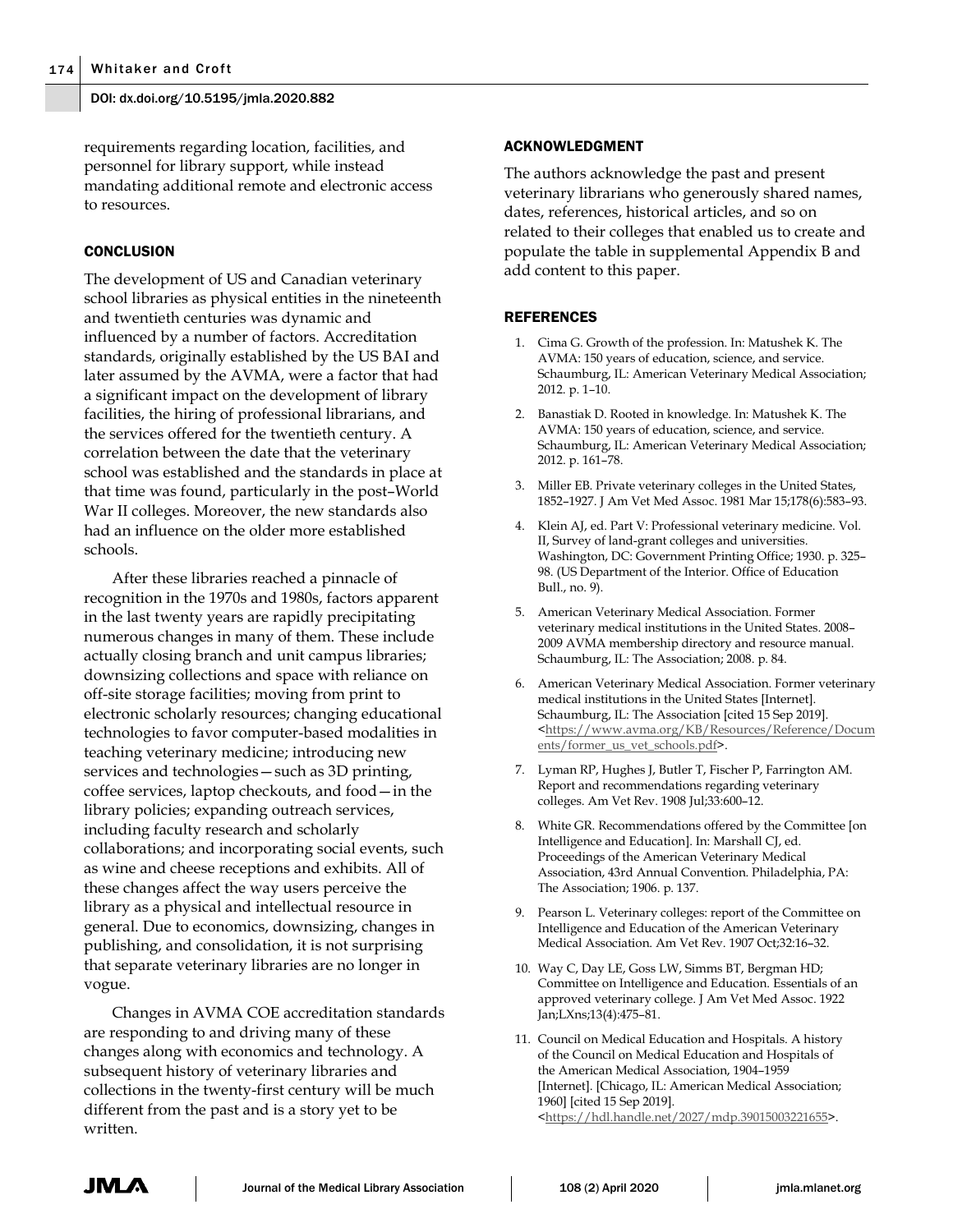- 12. Flexner A. Medical education in the United States and Canada: a report to the Carnegie Foundation for the Advancement of Teaching. New York, NY: Carnegie Foundation; 1910.
- 13. Gallant N. Why veterinary school accreditation matters. Can Vet J. 2016 Mar;57(3):227–9.
- 14. American Veterinary Medical Association. COE recognition by the Council for Higher Education Accreditation [Internet]. Schaumburg, IL: The Association [cited 15 Sep 2019]. [<https://www.avma.org/ProfessionalDevelopment/Ed](https://www.avma.org/ProfessionalDevelopment/Education/Accreditation/Colleges/Pages/COE-Recognition-by-the-Council-for-Higher-Education-Accreditation.aspx) [ucation/Accreditation/Colleges/Pages/COE-](https://www.avma.org/ProfessionalDevelopment/Education/Accreditation/Colleges/Pages/COE-Recognition-by-the-Council-for-Higher-Education-Accreditation.aspx)[Recognition-by-the-Council-for-Higher-Education-](https://www.avma.org/ProfessionalDevelopment/Education/Accreditation/Colleges/Pages/COE-Recognition-by-the-Council-for-Higher-Education-Accreditation.aspx)[Accreditation.aspx>](https://www.avma.org/ProfessionalDevelopment/Education/Accreditation/Colleges/Pages/COE-Recognition-by-the-Council-for-Higher-Education-Accreditation.aspx).
- 15. Simmons D. The American Veterinary Medical Association Council on Education (COE) accreditation. J Vet Med Educ. 2004 Summer;31(2):92–9.
- 16. Lyman RP, Hughes J, Butler T, Fischer P, Farrington AM. Report and recommendations regarding veterinary colleges in the United States. Washington, DC: US Department of Agriculture, Bureau of Animal Industry; 6 Jul 1908. (BAI circular, no. 133).
- 17. Melvin AD. Regulations governing entrance to the veterinary inspector examination. Washington, DC: US Department of Agriculture, Bureau of Animal Industry; 31 Jul 1909. (BAI circular, no. 150).
- 18. Bauer E. Accreditation of veterinary medical education: part II. J Vet Med Educ. 1975;2(1):15–20.
- 19. Klein AJ, ed. Part VIII: The library. Vol. I, Survey of landgrant colleges and universities. Washington, DC: Government Printing Office; 1930. p. 609–714. (US Department of the Interior. Office of Education Bull., no. 9).
- 20. American Veterinary Medical Association. Essentials of an acceptable veterinary school (approved 1941). 1945 directory of the American Veterinary Medical Association. Chicago, IL: The Association; 1945. p. 22.
- 21. American Veterinary Medical Association. Essentials of an acceptable veterinary medical school (approved October 1956). 1962 AVMA directory. Chicago, IL: The Association; 1962. p. 82.
- 22. American Veterinary Medical Association. Essentials of an acceptable veterinary medical school (rev. July 1980). 1981 AVMA directory. Schaumburg, IL: The Association; 1981. p. 413.
- 23. American Veterinary Medical Association. Essential requirements of an accredited or approved college of veterinary medicine (approved July 1985). 1986 AVMA directory. Schaumburg, IL: The Association; 1986. p. 567.
- 24. American Veterinary Medical Association. Essential requirements of an accredited or approved college of veterinary medicine. American Veterinary Medical Association Council on Education accreditation policy. 1994 AVMA directory. Schaumburg, IL: The Association; 1994. p. 196.
- 25. American Veterinary Medical Association. Essential requirements of an accredited or approved college of veterinary medicine. 2001 AVMA directory and resource manual. Schaumburg, IL: The Association; 2001. p. 209.
- 26. American Veterinary Medical Association, AVMA Council on Education. COE accreditation policies and procedures: requirements [Internet]. Schaumburg, IL: The Association; Sep 2017 [cited 15 Sep 2019]. [<https://www.avma.org/ProfessionalDevelopment/Ed](https://www.avma.org/ProfessionalDevelopment/Education/Accreditation/Colleges/Pages/coe-pp-requirements-of-accredited-college.aspx) [ucation/Accreditation/Colleges/Pages/coe-pp](https://www.avma.org/ProfessionalDevelopment/Education/Accreditation/Colleges/Pages/coe-pp-requirements-of-accredited-college.aspx)[requirements-of-accredited-college.aspx>](https://www.avma.org/ProfessionalDevelopment/Education/Accreditation/Colleges/Pages/coe-pp-requirements-of-accredited-college.aspx).
- 27. Smith DF, Fenn MS. 150th anniversary of veterinary education and the veterinary profession in North America: part 4, US veterinary colleges in 2011 and the distribution of their graduates. J Vet Med Educ. 2011 Winter;38(4):338–48. DOI: [http://dx.doi.org/10.3138/jvme.38.4.338.](http://dx.doi.org/10.3138/jvme.38.4.338)
- 28. Smith DF, Isham GK. Pathways to progress: a vision and impact of members of the Association of American Veterinary Medical Colleges at the fiftieth anniversary (1966–2016). Washington, DC: Association of American Veterinary Medical Colleges, printed by Donning Publishing; 2016.
- 29. Pelzer NL, Wiese WL. Veterinary medical libraries in the 21st century [Internet]. Ames, IA: Iowa State University, University Library; 2006. p. 1–16 (Library Book Gallery) [cited 15 Sep 2019]. [<http://lib.dr.iastate.edu/library\\_books/1>](http://lib.dr.iastate.edu/library_books/1).
- 30. Kerker AE. The library—the workshop. J Vet Med Educ. 1978;5(1):16–8.
- 31. Coffee EC. Interview with E. Guy Coffee; conducted by Vicki Croft and Ana Ugaz, 4 Mar 2011. Chicago, IL: Medical Library Association; 2012.
- 32. Boyd CT. Veterinary medical library. Vet Med Rev. 1979 May/Jun;112:6–7.
- 33. Boyd CT, Coffee EC, MacNeil K. Interview with C. Trenton Boyd, E. Guy Coffee, Kathrine MacNeil; conducted by Vicki F. Croft and Ana Ugaz, 3 Mar 2011. Chicago, IL: Medical Library Association; [in press].
- 34. American Veterinary Medical Association, Council on Education. Report of the inspection of the College of Veterinary Medicine of the Washington State College, October 29 and 30, 1948. [Chicago, IL: The Association; 1948].
- 35. Johnson VL, Stone EC. Library facilities in college of veterinary medicine. Mar 1959. [s.l.: s.n.; 1959].
- 36. Fadenrecht GH. Library facilities and practices in colleges of veterinary medicine. Coll Res Libr. 1964 Jul;25(4):308–16, 335. DOI: [http://dx.doi.org/10.5860/crl\\_25\\_04\\_308.](http://dx.doi.org/10.5860/crl_25_04_308)
- 37. Adams EW. The veterinary library: the legacy: a history of the Tuskegee University School of Veterinary Medicine. Tuskegee, AL: Media Center Press, Tuskegee University; 1995. p. 125–8.